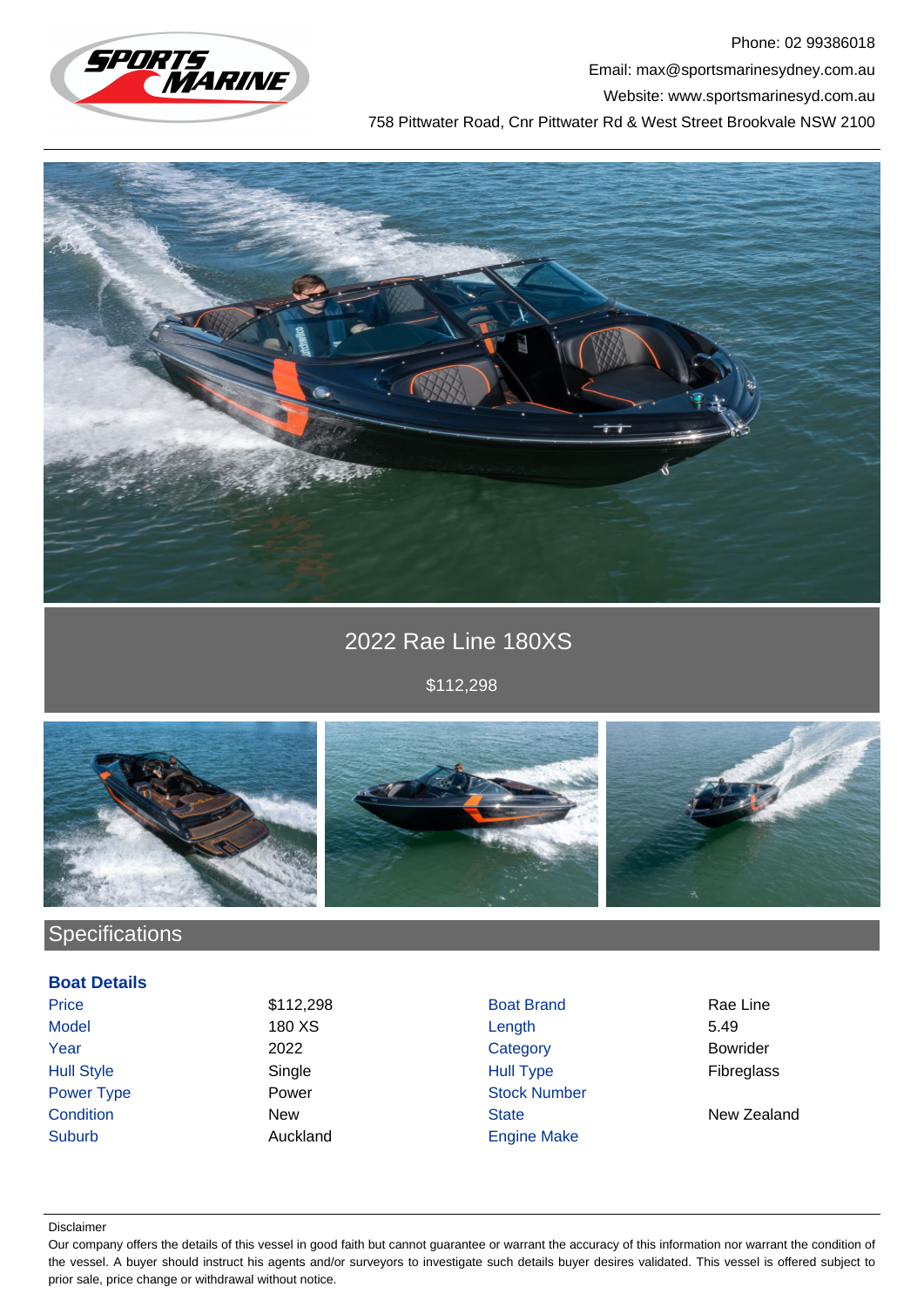

### **Description**

2022 Rae Line 180 BR XS edition

Powered by a Volvo 200hp V6 Sterndrive (freshwater cooled)

Something special comes out of the factory every once in a while, and this Rae 180 BR XS edition is certainly one of those.

Buy with confidence from NZ's home of Rae Line boats.

With this boats colour concept being developed last year during the 2021 lockdown in NZ, it has finally been brought to fruition just in time for summer. Fitted with a sweet Fusion Marine sound system and finished off with our new 180 BR U-Dek in black on teak.

Specifications:

- Overall length: 18' / 5.49 m
- Beam: 7'6" / 2.29 m
- Draft Drive Down: 36" / 91.4 cm
- Draft Drive Up: 17" / 43.2 cm
- Dry Weight: 2100 lbs / 953 kg
- Fuel Capacity: 22 gal / 83.3 L
- Dead Rise: 19 degrees

Factory Options Included:

- Full Hull Colour Black
- Upholstery Colour Black
- Stainless Steel Upgrade
- U-Dek flooring Black on Orange
- Cockpit & Bow Cover
- Extended Swim Platform with Mat U-Dek
- Port Back-to-Back Seat
- Sliding Starboard Seat
- 9" Digital Dash GPS, F/Finder
- Fusion Marine Stereo System with Bluetooth
- Battery On/Off Switch
- Watercraft Single Axle Roller Trailer

Sports Marine - New Zealand's sole Rae Line dealer.

Disclaimer

Our company offers the details of this vessel in good faith but cannot guarantee or warrant the accuracy of this information nor warrant the condition of the vessel. A buyer should instruct his agents and/or surveyors to investigate such details buyer desires validated. This vessel is offered subject to prior sale, price change or withdrawal without notice.